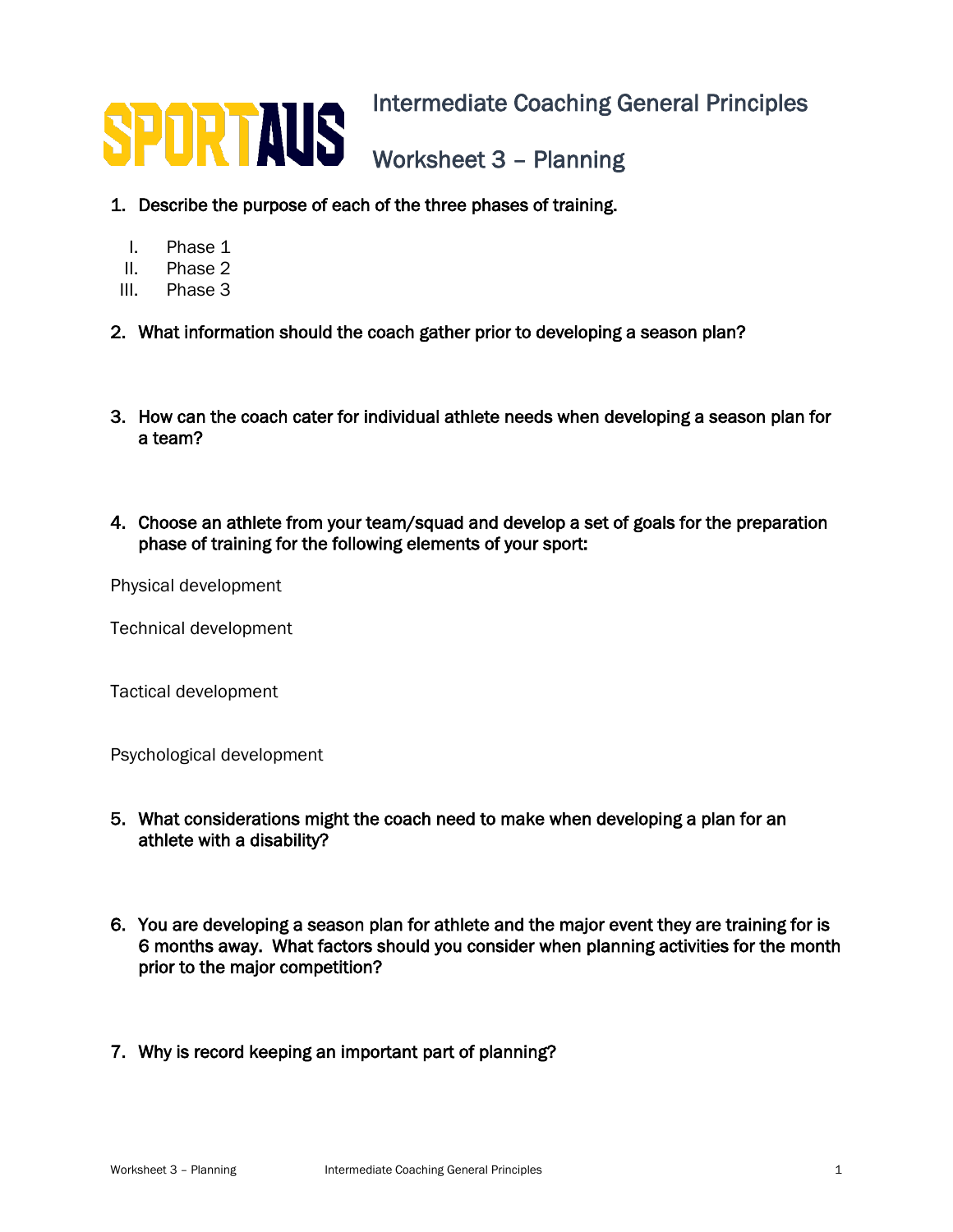- 8. List four reasons why you might need to modify your original training plan.
- 9. Why is it important to evaluate the effectiveness of the season plan?
- 10.Complete the season plan template on the following pages.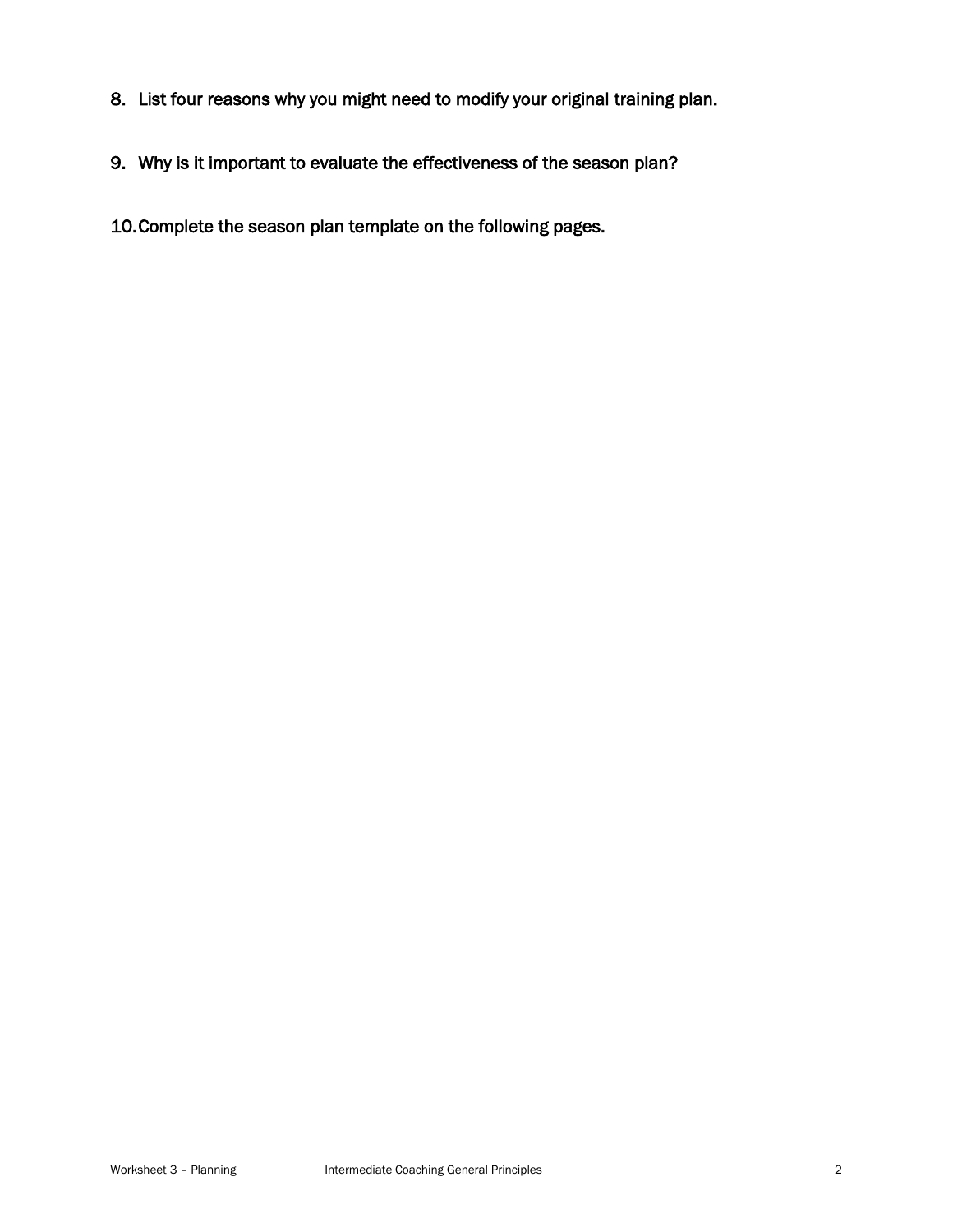## Season Planner

## Sport Sport Competition Channel Team/athlete Channel Channel Level of competition

- In the 'phase' row, indicate whether it is the preparation, competition, or transition phase by typing 'P' for preparation, 'C' for competition or 'T' for transition.
- Indicate where competitions, camps and testing will occur by checking the box.
- Tick focus areas for physical preparation and skills/tactics for each week in the 12 month period.

|                           | wk1    | wk2    | wk3    | wk4    | wk5    | wk6    | wk7    | wk8    | wk9               | wk10   | wk11   | wk12   | wk13   | wk14   | wk15   | wk16   | wk17   | wk18   | wk19   | wk20   | wk21   | wk22   | wk23   | wk24   | wk25   | wk26   |
|---------------------------|--------|--------|--------|--------|--------|--------|--------|--------|-------------------|--------|--------|--------|--------|--------|--------|--------|--------|--------|--------|--------|--------|--------|--------|--------|--------|--------|
| Phase                     |        |        |        |        |        |        |        |        |                   |        |        |        |        |        |        |        |        |        |        |        |        |        |        |        |        |        |
| Competition               | $\Box$ | $\Box$ | $\Box$ | $\Box$ | $\Box$ | $\Box$ | $\Box$ | $\Box$ | $\Box$            | $\Box$ | $\Box$ | $\Box$ | $\Box$ | $\Box$ | $\Box$ | $\Box$ | $\Box$ | $\Box$ | $\Box$ | □      | $\Box$ | $\Box$ | $\Box$ | $\Box$ | $\Box$ | $\Box$ |
| Camps                     | $\Box$ | $\Box$ | $\Box$ | $\Box$ | $\Box$ | $\Box$ | $\Box$ | $\Box$ | $\Box$            | $\Box$ | $\Box$ | $\Box$ | □      | $\Box$ | □      | □      | $\Box$ | $\Box$ | $\Box$ | □      | $\Box$ | $\Box$ | □      | $\Box$ | $\Box$ | □      |
| Testing                   | $\Box$ | □      | $\Box$ | $\Box$ | $\Box$ | $\Box$ | $\Box$ | $\Box$ | $\Box$            | □      | $\Box$ | $\Box$ | $\Box$ | □      | $\Box$ | □      | $\Box$ | □      | $\Box$ | $\Box$ | $\Box$ | $\Box$ | $\Box$ | $\Box$ | $\Box$ | $\Box$ |
| Physical<br>Preparation   |        |        |        |        |        |        |        |        |                   |        |        |        |        |        |        |        |        |        |        |        |        |        |        |        |        |        |
| Endurance                 | ப      | $\Box$ | $\Box$ | $\Box$ | □      | $\Box$ | □      | $\Box$ | $\Box$            | □      | $\Box$ | $\Box$ | □      | □      | $\Box$ | □      | □      | □      | $\Box$ | □      | $\Box$ | □      | $\Box$ | $\Box$ | $\Box$ | $\Box$ |
| Cross<br>training         | $\Box$ | □      | $\Box$ | $\Box$ | □      | $\Box$ | □      | □      | $\Box$            | □      | $\Box$ | □      | $\Box$ | $\Box$ | $\Box$ | □      | $\Box$ | □      | $\Box$ | □      | $\Box$ | $\Box$ | $\Box$ | $\Box$ | $\Box$ | □      |
| Strength                  | $\Box$ | $\Box$ | $\Box$ | $\Box$ | $\Box$ | $\Box$ | $\Box$ | $\Box$ | $\Box$            | $\Box$ | $\Box$ | $\Box$ | $\Box$ | $\Box$ | $\Box$ | $\Box$ | $\Box$ | $\Box$ | $\Box$ | $\Box$ | $\Box$ | $\Box$ | $\Box$ | $\Box$ | $\Box$ | $\Box$ |
| Speed                     | $\Box$ | $\Box$ | $\Box$ | $\Box$ | $\Box$ | $\Box$ | $\Box$ | $\Box$ | $\overline{\Box}$ | $\Box$ | $\Box$ | $\Box$ | $\Box$ | $\Box$ | $\Box$ | $\Box$ | $\Box$ | □      | $\Box$ | $\Box$ | $\Box$ | $\Box$ | $\Box$ | $\Box$ | $\Box$ | $\Box$ |
| Power                     | $\Box$ | $\Box$ | $\Box$ | $\Box$ | $\Box$ | $\Box$ | $\Box$ | $\Box$ | $\Box$            | $\Box$ | $\Box$ | $\Box$ | □      | □      | $\Box$ | □      | $\Box$ | $\Box$ | $\Box$ | □      | $\Box$ | $\Box$ | $\Box$ | $\Box$ | $\Box$ | $\Box$ |
| Flexibility               | $\Box$ | $\Box$ | $\Box$ | $\Box$ | $\Box$ | $\Box$ | $\Box$ | $\Box$ | $\Box$            | $\Box$ | $\Box$ | $\Box$ | $\Box$ | $\Box$ | $\Box$ | $\Box$ | $\Box$ | $\Box$ | $\Box$ | $\Box$ | $\Box$ | $\Box$ | $\Box$ | $\Box$ | $\Box$ | $\Box$ |
| Recovery                  | $\Box$ | $\Box$ | $\Box$ | $\Box$ | $\Box$ | $\Box$ | $\Box$ | $\Box$ | $\overline{\Box}$ | $\Box$ | $\Box$ | $\Box$ | $\Box$ | $\Box$ | $\Box$ | $\Box$ | $\Box$ | □      | $\Box$ | □      | $\Box$ | $\Box$ | $\Box$ | $\Box$ | $\Box$ | $\Box$ |
| Skills/<br><b>Tactics</b> |        |        |        |        |        |        |        |        |                   |        |        |        |        |        |        |        |        |        |        |        |        |        |        |        |        |        |
| Core skills               | □      | □      | □      | □      | □      | $\Box$ | □      | □      | □                 | □      | □      | □      | □      | □      | $\Box$ | □      | □      | □      | □      | □      | $\Box$ | □      | $\Box$ | $\Box$ | $\Box$ | $\Box$ |
| Advanced<br>skills        | $\Box$ | $\Box$ | $\Box$ | $\Box$ | $\Box$ | $\Box$ | $\Box$ | $\Box$ | $\Box$            | $\Box$ | $\Box$ | $\Box$ | $\Box$ | $\Box$ | $\Box$ | $\Box$ | $\Box$ | $\Box$ | $\Box$ | $\Box$ | $\Box$ | $\Box$ | $\Box$ | $\Box$ | $\Box$ | $\Box$ |
| Team skills               | $\Box$ | $\Box$ | □      | $\Box$ | $\Box$ | $\Box$ | $\Box$ | $\Box$ | $\Box$            | □      | $\Box$ | $\Box$ | □      | $\Box$ | $\Box$ | □      | $\Box$ | □      | $\Box$ | □      | $\Box$ | $\Box$ | $\Box$ | $\Box$ | $\Box$ | □      |
| <b>Tactics</b>            | $\Box$ | $\Box$ | $\Box$ | $\Box$ | $\Box$ | $\Box$ | $\Box$ | $\Box$ | $\Box$            | $\Box$ | $\Box$ | $\Box$ | $\Box$ | $\Box$ | $\Box$ | $\Box$ | $\Box$ | $\Box$ | $\Box$ | $\Box$ | $\Box$ | $\Box$ | $\Box$ | $\Box$ | $\Box$ | $\Box$ |
| Mental skills             | □      | $\Box$ | □      | $\Box$ | $\Box$ | $\Box$ | $\Box$ | □      | $\Box$            | □      | □      | $\Box$ | $\Box$ | □      | □      | □      | $\Box$ | □      | $\Box$ | □      | $\Box$ | $\Box$ | □      | $\Box$ | $\Box$ | $\Box$ |

continued on next page